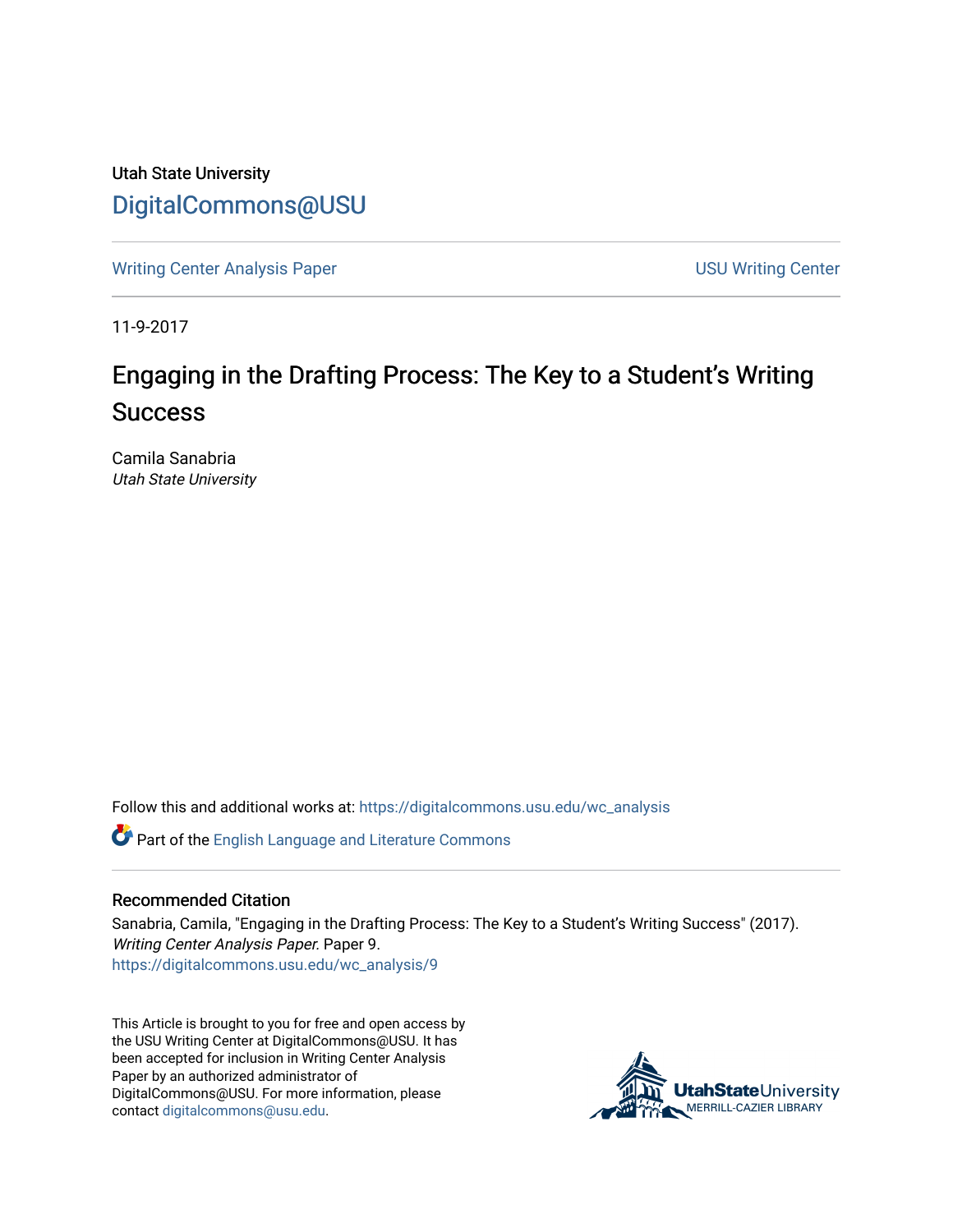## Camila Sanabria

Star Coulbrooke and Brock Dethier

## ENGL6820-001

#### 9 November 2017

Engaging in the Drafting Process: The Key to a Student's Writing Success

I haven't been a writing instructor for very long—not even a full semester, so maybe I'm not the most qualified to start making generalizations. But I'm sure I'm not the only teacher who thinks that there is nothing more frustrating than seeing students submit papers with the same mistakes, over and over again. All those hours I spent pouring over their papers—providing feedback that not only brought attention to mistakes they may have overlooked, but also explained how they could fix the mistake and why it was incorrect—only for them to go and continue repeating those same mistakes! Do they not realize how many hours of sleep I've lost for them? How many cramps my hand has suffered? How I may end up with carpal tunnel or tendonitis because of the amount of time I spend writing on their essays? They probably do not realize all of the work and stress I put into grading, and even if they did, I'm sure it wouldn't really make a difference.

It's not that my students are awful people. On the contrary, the majority of them are really friendly and pleasant, and occasionally even funny. But I remember what it was like to be a college freshman. I remember the constant demands pulling me in all different directions, and the desire to just be selfish. In fact, as a grad student, I still feel that desire. So I get my students, I really do. But it doesn't make the matter any less frustrating. Especially since I have a responsibility as their instructor to help them overcome their selfishness to see the bigger picture.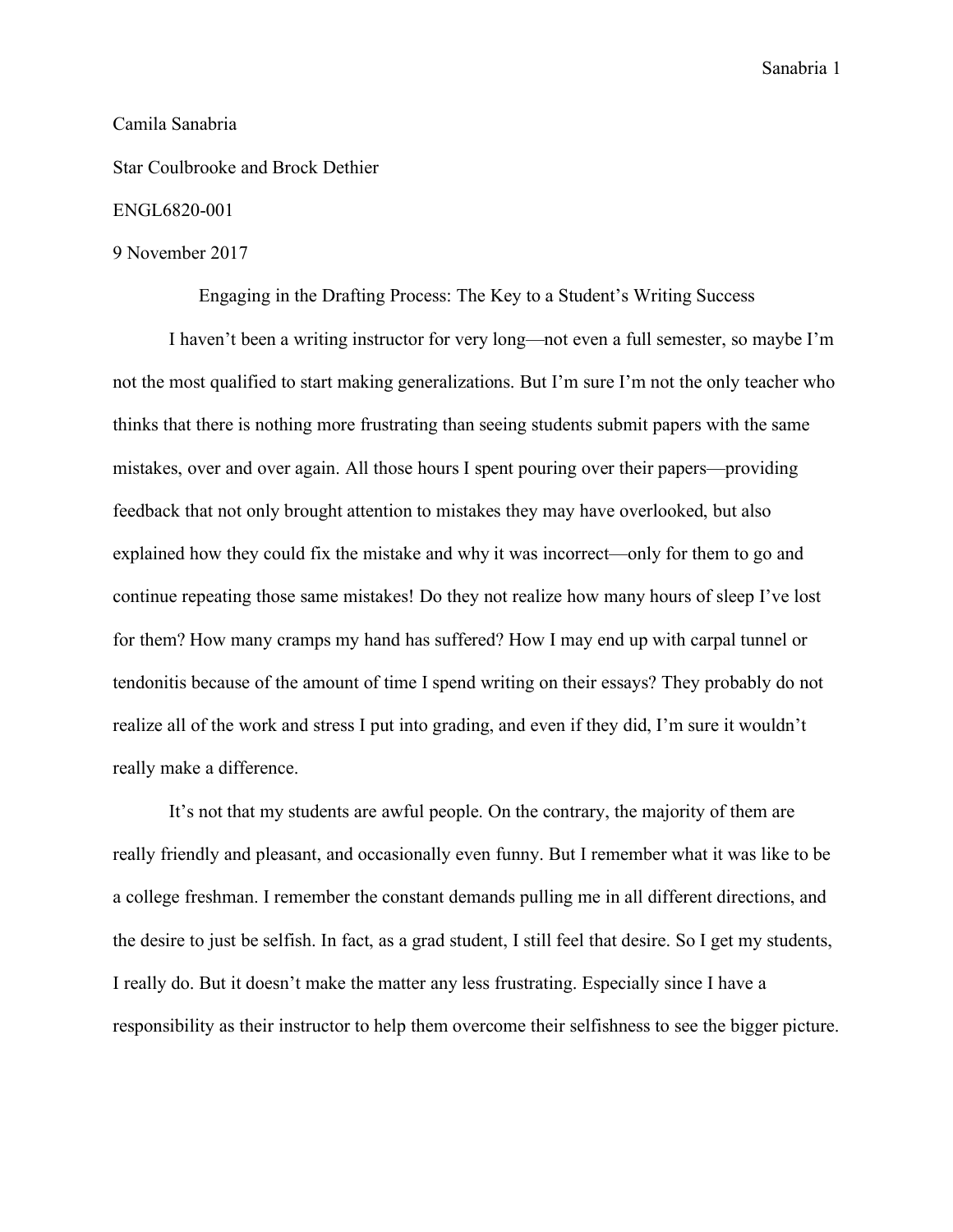However, with forty-six students, such a task seems almost herculean. I see my students three of the 168 hours in a week, and it's rarely ever on an individual basis. And my students aren't a homogenous blob of robots with the same needs or at the same level. No, my classroom is conglomerate: together as a whole for those three hours, but each student remains his or her own entity. Each student is at his or her own level, with his or her own needs. And in order for me to help them become better writers, thus fulfilling my responsibility as their instructor, I need to know and address those specific needs. But how do I go about accomplishing that?

The obvious answer is through their writing. Through my students' assignments I am able to assess what level they are at with their writing, and what their specific needs are to improve. This brings us back to my long nights full of stress and hand cramps as I attempt to provide the most helpful feedback possible—feedback which essentially has transformed into mini, customized lessons for each of my students. But like I mentioned earlier, even with this feedback, this still doesn't solve the problem. The few students who do revise their papers—the precious rare gems that they are—only fix what I explicitly point out, ignoring my explanations, and commit the same mistake in the next assignment. And so I continue to stay up late, stressing over how to help my students, but maybe not writing as much anymore, and try to remind myself that I actually love teaching.

Here is where my experience as a writing center tutor comes in. Prior to coming to Utah State, I worked as an online writing tutor for my undergraduate university. The majority of the students I worked with were often international or non-traditional students, many of which struggled with basic writing principles. Because of this struggle, my tutoring sessions often ended up being mini lessons where I taught them one or two principles, as opposed to just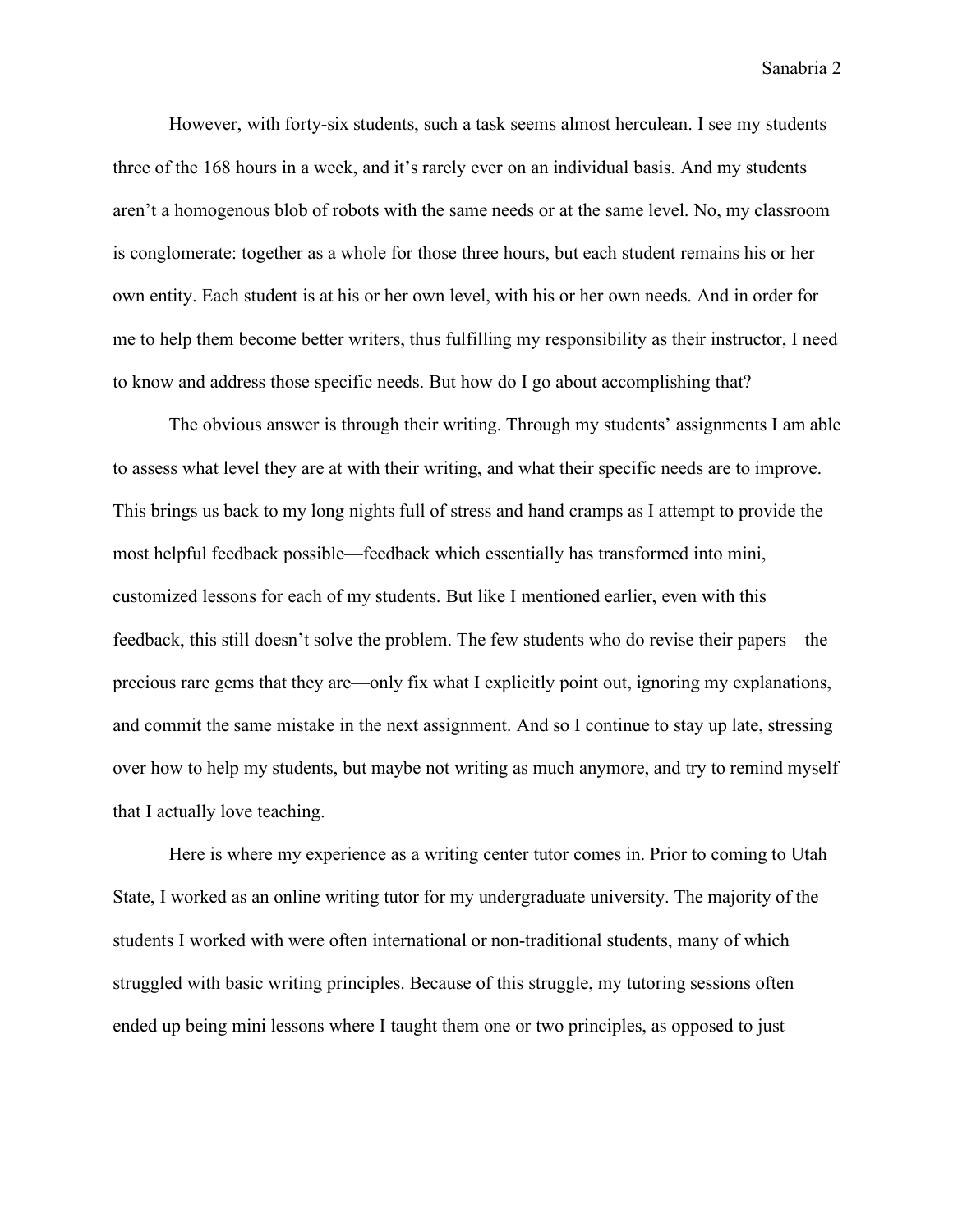looking for ways to help them improve their papers. While my tutoring experience explains my habit of customized and specific feedback, it also created my love for teaching.

The nature of my undergrad's online writing center allowed tutors to develop relationships with their tutees. "Regulars" became the norm for our center, and students often requested tutors with whom they worked with previously. With my regulars, I got to know my tutees as individuals. And once I knew them as individuals, tutoring sessions became less about the paper, and more about the student. As a tutor, I witnessed many students grow in their writing abilities. With my regulars, I conducted the tutoring sessions based on the previous ones. I could build on earlier principles and give them "homework" or exercises to practice on their own. And because I knew what I had taught them, I could also follow up. And when my tutees would finally understand a concept—when their papers became more organized or had less comma splices—we would both rejoice in their success. They did it—they actually learned! And it was through witnessing that joy that I fell in love with teaching.

As an instructor in charge of an entire class, I can do many of the things which I did as a tutor. I can assign students homework and exercises, and I can follow up on those assignments. I even work with the same students throughout the semester, so I get to know them as individuals. And I have been doing all of those things. So why haven't I been able to see the same success I saw as a tutor? Why are my students still committing the same mistakes in their paper?

The answer I have found lies in the greatest difference between tutoring and teaching. While it appears that the difference is tutoring focuses on the individual student and teaching focuses on a collective class, my experience with grading demonstrates that is not necessarily the case. No, the difference is that writing tutors are involved during a student's writing process. Writing centers are generally individualized experiences, but it's when tutors get to work with